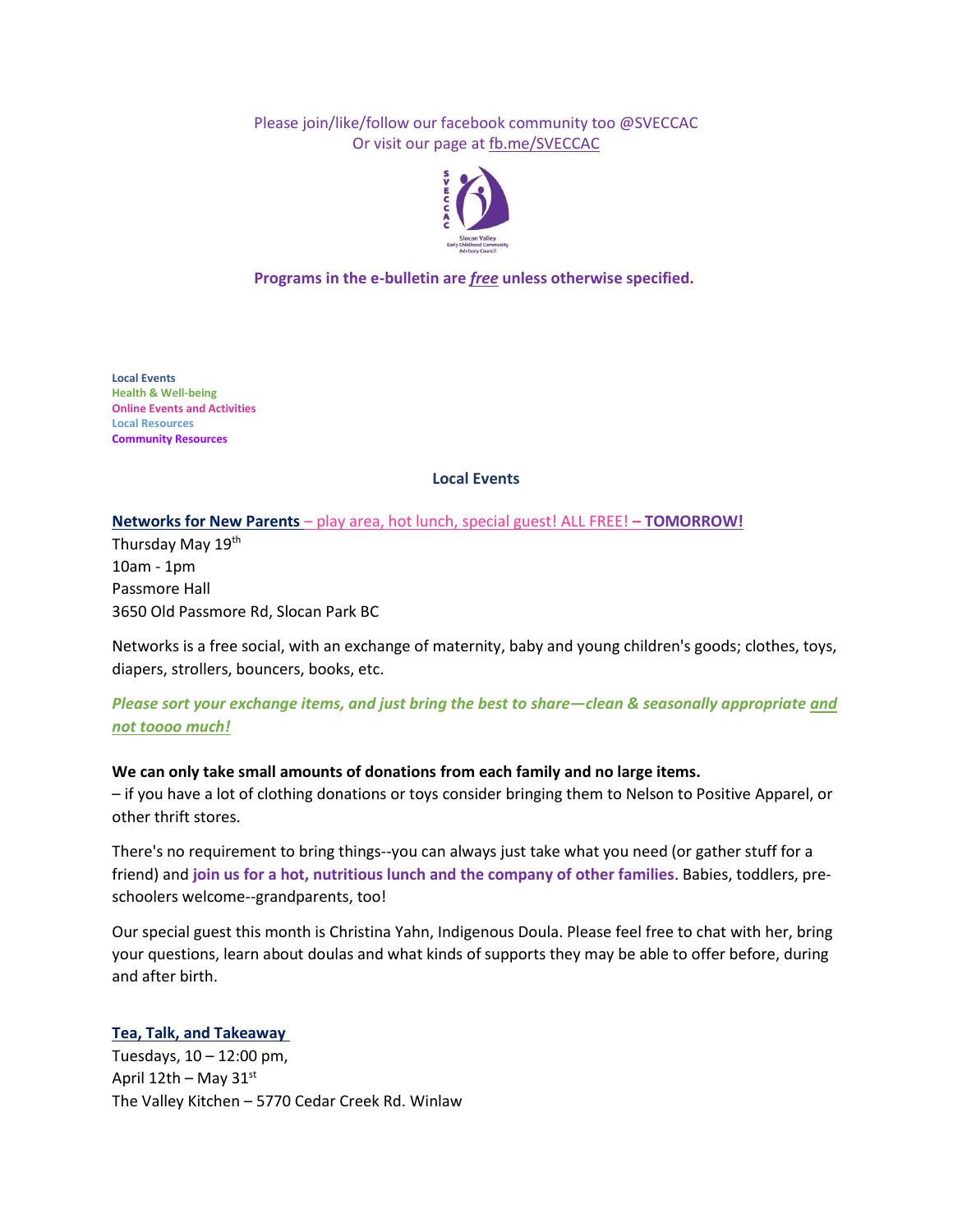Join us every Tuesday for this fun new program. Enjoy a snack and a cup of tea while kids get a chance to free-play, socialize, and enjoy story time with Laura. A great chance to reconnect with friends and community members. Plus, families leave with a take-home craft, inspired by the weekly story, for a fun and easy activity to do at home. This program is FREE to attend. Register ahead of time, or in person. For information or to register, contact Sayre at [sknight@cbal.org](mailto:sknight@cbal.org) 250-226-6949

## **NEW! The Incredible Edible Nature Walk!**

Two dates to choose from: Wednesday, May 25<sup>th</sup> - 11:00 am at the Slocan Owl Walk Monday, May 30<sup>th</sup> - 11:00 am at the Winlaw Nature Park

The Incredible Edible Nature Walk allows you to investigate the rich world of wild botanicals growing all around you! Led by Shanoon Bennet, you will discover a bounty of amazing plants that you can eat, drink, or use to heal everyday ailments. Bring along a cup for a wild tea party to round off the morning!

This is a program for children age 3-7 and their caregivers. Registration is FREE. Snacks provided.

Email [sknight@cbal.org](mailto:sknight@cbal.org) to register.

## **Strong Start**

Participate with your young child (aged birth to five) in play-based early learning activities: including stories, music and art. Strong Start participants have access to movement time and a free healthy snack.

Mondays: Brent Kennedy School 9:30-11:30 Tuesdays: Slocan W.E. Graham School 9:00-11:30 Wednesdays: Winlaw Elementary 9:00-11:30 Thursdays: Outdoor Day – Strong Start Strolls- Different Locations weekly Fridays: Winlaw Elementary 9:00-11:30

For questions or to get in touch with facilitator Pati McLaughlin directly at [svstrongstart@wegcss.org](mailto:svstrongstart@wegcss.org) or check out Slocan Valley Strong Start page on face book. All are welcome, babies, toddlers, pre-schoolers, parents, caregivers, grandparents, too.

## **New! Slocan Valley Recreation Commission No. 8 Program Survey**

We want your feedback. Slocan Valley Recreation wants to hear from you about the types of programming that you are looking for in your communities. Please fill out our survey by following the link in the Program Guide or by visiting [www.rdck.ca/SVRecSurvey](http://www.rdck.ca/SVRecSurvey)

**New! Métis Child Care Benefit** – information session on new benefit Monday May 30, 2022 10:00am – 11:00am 2:00pm - 3:00pm 6:00pm – 7:00pm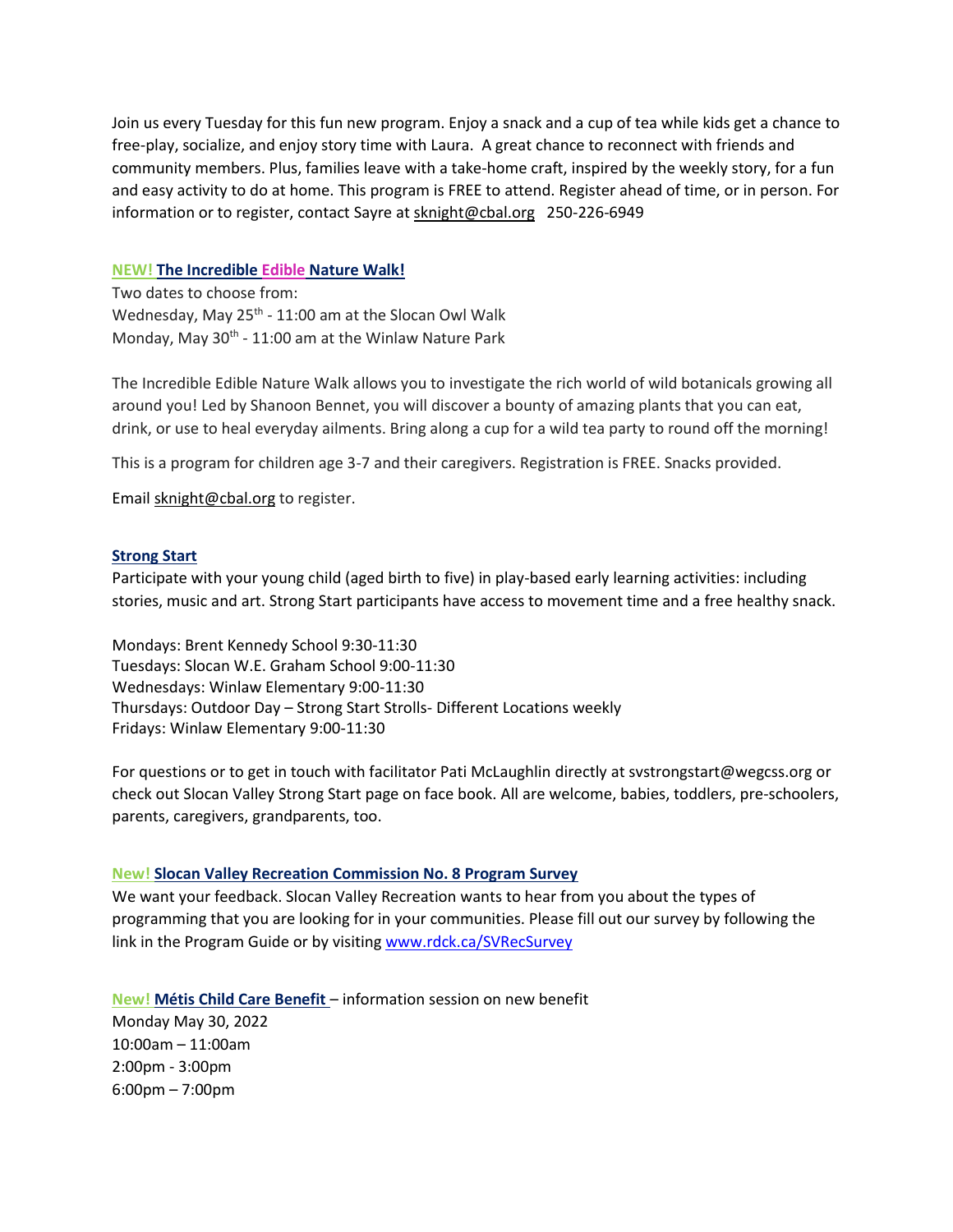The Métis Child Care Benefit was developed by Métis Nation British Columbia (MNBC) for families with Métis children birth to 12 years. Through the Métis Child Care Benefit Program, families can access additional funding to bridge the connection to the Affordable Child Care Benefit.

The Métis Child Care Benefit (MCCB) is a monthly benefit to help Métis families with the cost of child care.

These sessions are for anyone wanting to learn more. Families, child care providers, and community members are invited. Please share broadly with your contacts.

Join the Child Care Coordinator team to learn about the Metis Child Care Benefit. This is a space to learn and ask questions you may have about this new funding.

Please see the attachment at the bottom of the ebulletin for registration information.

Follow link below to register for the information session. [Métis Child Care Benefit Information Sessions](https://www.mnbc.ca/news/2022/metis-child-care-benefit-information-sessions/) – Métis Nation British Columbia (mnbc.ca)

# **FARMS 2 FAMILIES!** - Applications open now

This is a BC Farmers Market program. Farms 2 Families program distributes \$21 of coupons for fresh produce every week for the farmers markets (Wednesday & Saturday). Coupons will need to be picked up at the **Family Place in NELSON EVERY WEDENSDAY**. Families who are pregnant or have children 6years and under may apply.

Applications are taken on a "needs" basis not "first come first serve". Successful applicants will be notified early June, program begins June 29. Farms 2 Families Application:<https://forms.gle/XS28dcPNiBA6Lvin9> For more information contact<https://kootenaykids.ca/programs/family-place/>

## **Be Aware - It's TICK season!**

Please take precautions for you, your children and animals when you are outdoors See attachment at bottom for more information.

# **NEW! Pro-D Super Camps** \$Cost (\$35.00)

Monday May 30 10:00a – 3:00p Vallican Whole

Games, activities and art will keep you busy all day while you have a blast with your friends! Don't forget to pack your lunch, snacks and appropriate outdoor clothing! Program # 41093 Register online at <https://www.rdck.ca/EN/main/services/recreation>

Or call Slocan Valley Recreation at 250-226-0008.

**Afterschool Adventure** \$Cost (\$23.00)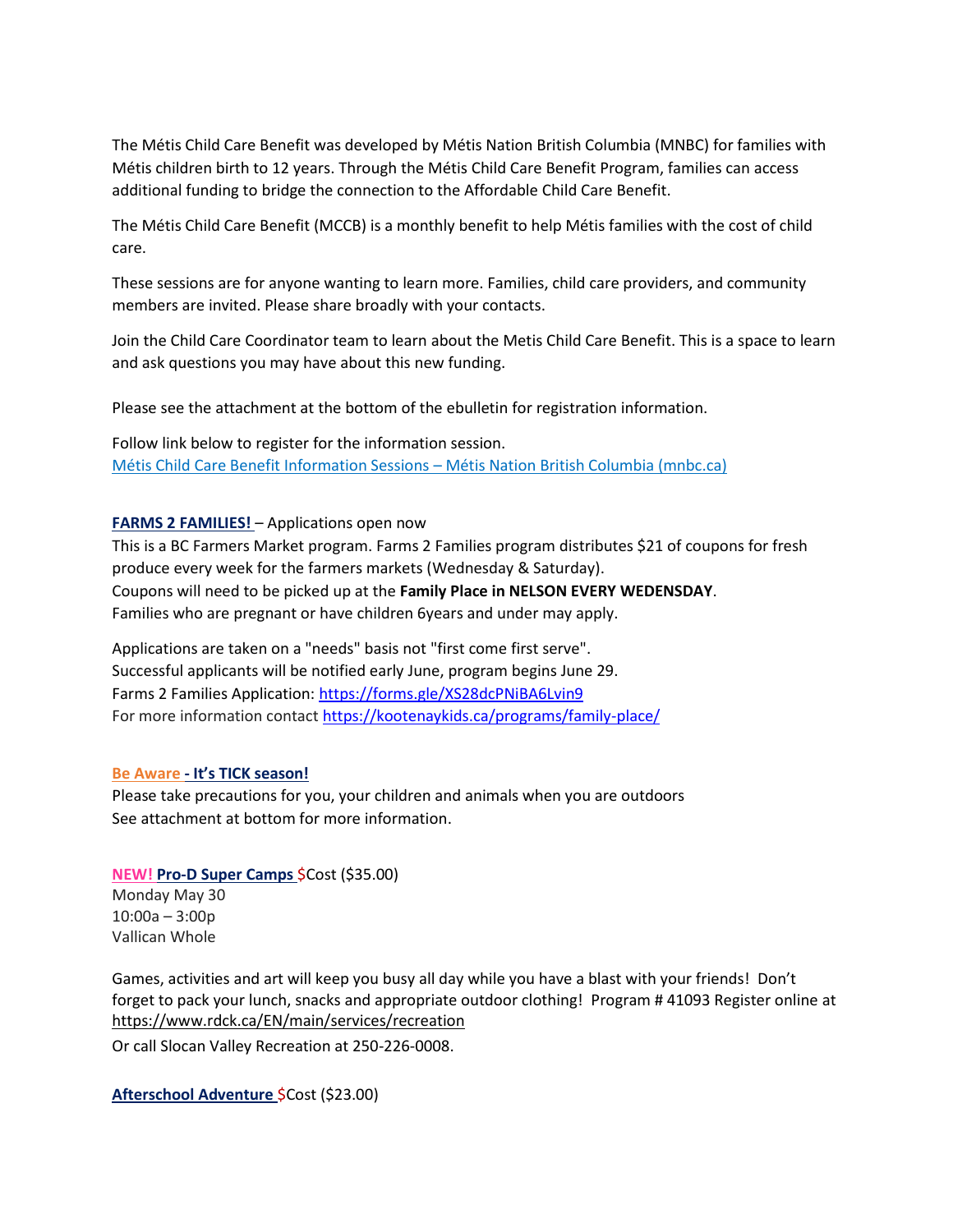Friday, June 10th 3:00pm - 6:00 pm W.E Graham ages 7-12 years

Get a sneak peak on how much fun you will have with Slocan Valley Recreation this summer. Join us for a fun filled after school adventure. Head out for a nature walk to learn about the flora and fauna surrounding us and gather supplies to make an epic piece of art. Don't forget a snack and a water bottle!

**Slocan Valley Recreation Summer Program Guide is now online! (\$Cost) –** Summer Camps and more This summer, we've got fun programs, classes and activities for you and your whole family. Check out the Summer 2022 Program Guide for all your options.

Summer program registration starts Tuesday, May 24 at 7:00am. ONLINE: [www.rdck.ca/recreation](http://www.rdck.ca/recreation) PHONE: 250-226-0008 IN PERSON: Tuesdays 9am-3pm, Wednesday 9am-3pm, Thursday 9am-5pm Direct link: <https://www.rdck.ca/EN/main/services/recreation/leisure-guides.html#programguides>

## **Summer Camps Registration (\$Cost)**

## **NEW! Slocan Valley Summer Camp:**

<https://www.rdck.ca/EN/main/services/recreation/leisure-guides.html#programguides> To Register for Slocan Valley Summer camps, visit [www.rdck.ca/recreation,](http://www.rdck.ca/recreation) call 250-226-0008 or stop in at Slocan Park Hall Rec Centre: Tuesdays 9am-3pm, Wednesday 9am-3pm, Thursday 9am-5pm

**Nelson Summer Camp:** <https://www.nelson.ca/814/Summer-Camp>

## **Slocan Community Library**

Come check out our lovely local library, large and cozy kids' section, plus lots of books for youth and adult – all are welcome at the library! Hours of operation: Thursday 1pm – 5pm Friday 7pm – 9pm Saturday 11am – 3pm Sunday 11am – 3pm Any questions, call the Slocan Library at 250-355-2355

# **Exercise Class** – Mornings, Slocan \$cost

Monday, Wednesday, Friday, Saturday 7:00am – 8:00am 8:00am – 9:00am (Saturday only)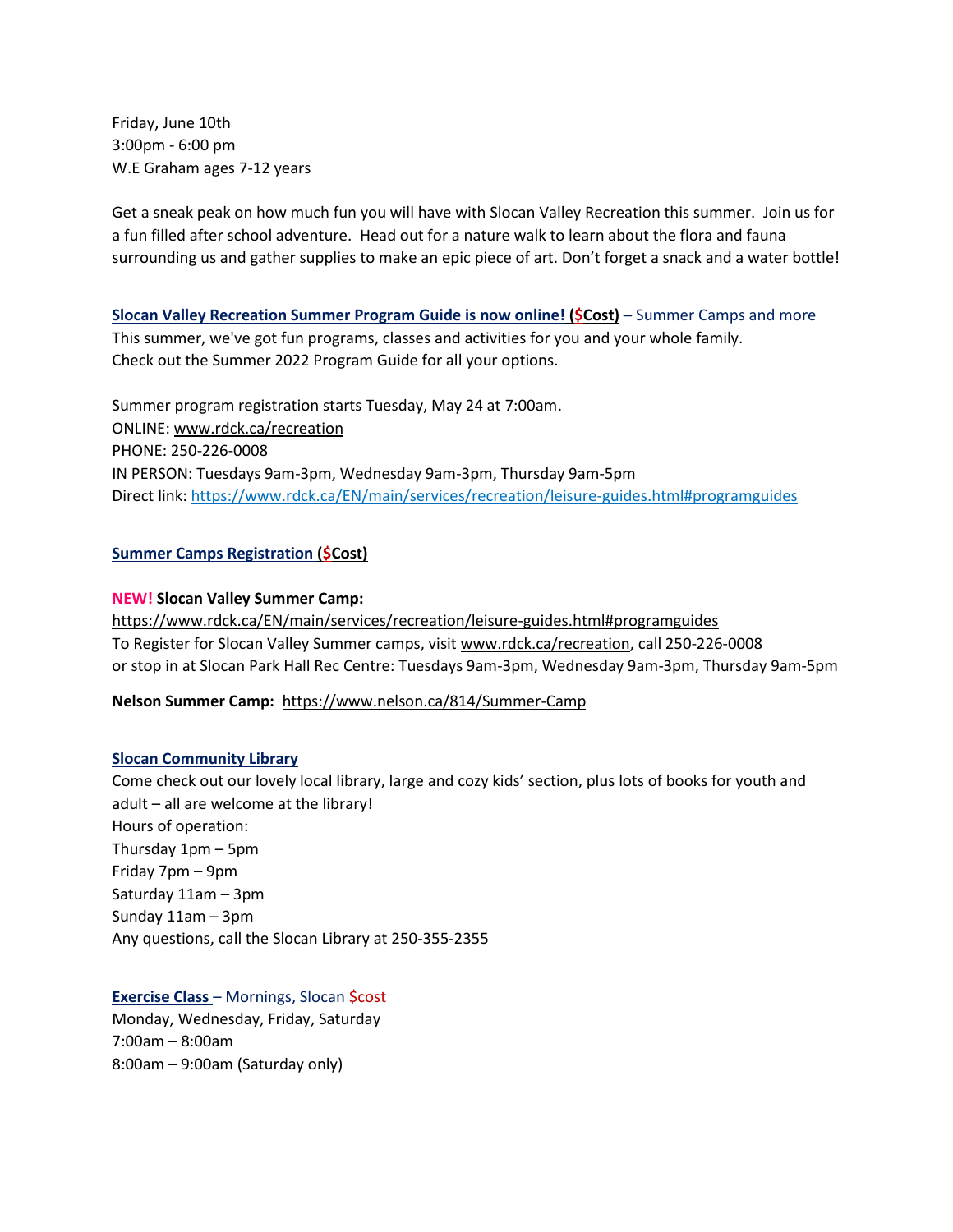Weekly/4 sessions/ \$40 or \$100/month unlimited!

Parents and Caregivers - these classes focus on strength training, cardio, core and fitness. All levels welcome! Contact Personal Trainer Florrie Wood at [Florrie.hal@gmail.com](mailto:Florrie.hal@gmail.com) or call 250-355-0040 for more information and to connect.

**Yoga Evenings -** Slocan Park Hall Has been **CANCELLED.**

# **Slocan Valley Recreation- Equipment Rental Program** (\$by donation)

Slocan Park Hall Tuesday 9:00 am – 3:00 pm Wednesday 9:00 am – 3:00 pm Thursday 9:00 am – 5:00 pm

The Slocan Valley Recreation Department has recreation equipment available for rent. Cross Country Ski Equipment, Snow Shoes and sport and recreation equipment. Check out our program guide at [www.rdck.ca/recreation](http://www.rdck.ca/recreation) for a list of what is available. Equipment can be booked in person or over the phone. All equipment is for rent by Donation.

# **The Slocan Valley Threads Guild**

Is a group of fibre artists to support craft in community. A membership is required to access the Thread's Guild's library, rentals of equipment, books and access their 'gab and jab' regular online meeting space. Please see their website for more information. <https://slocanvalleythreadsguild.wordpress.com/>

# **May Community Resource Highlight: Download a First Aid App! First Aid App**

A really great resource to **download** on your phone is **a First Aid App** – there is one by the Canadian Red Cross, and a Baby and Child First Aid by the British Red Cross. Both are helpful.

## **Health & Well-being**

## **Kid Sport Funding – Grants**

If you're looking to register your child in sport, and costs are holding you back, KidSport may be able to help. KidSport provides grants to children (18 and under) from families facing financial barriers so they can participate in registered sport programs. You can apply online at [kidsportcanada.ca/british-columbia/provincial-fund](https://can01.safelinks.protection.outlook.com/?url=https%3A%2F%2Fkidsportcanada.ca%2Fbritish-columbia%2Fprovincial-fund%2F&data=04%7C01%7CBecki.ORae%40gov.bc.ca%7Cacfd6c1cd5054e851e5e08d977d0929d%7C6fdb52003d0d4a8ab036d3685e359adc%7C0%7C0%7C637672560722719309%7CUnknown%7CTWFpbGZsb3d8eyJWIjoiMC4wLjAwMDAiLCJQIjoiV2luMzIiLCJBTiI6Ik1haWwiLCJXVCI6Mn0%3D%7C2000&sdata=DQ7P4JLP0xnVHv7dwqNj6ptuNdXriQzYCf0sDUgcLxk%3D&reserved=0) (or find your local chapter) or complete a paper application and mail it in. Paper applications are available on the KidSport website or from your local chapter.

A few important details to keep in mind:

• Grants are to be used for the payment of sport participation/registration fees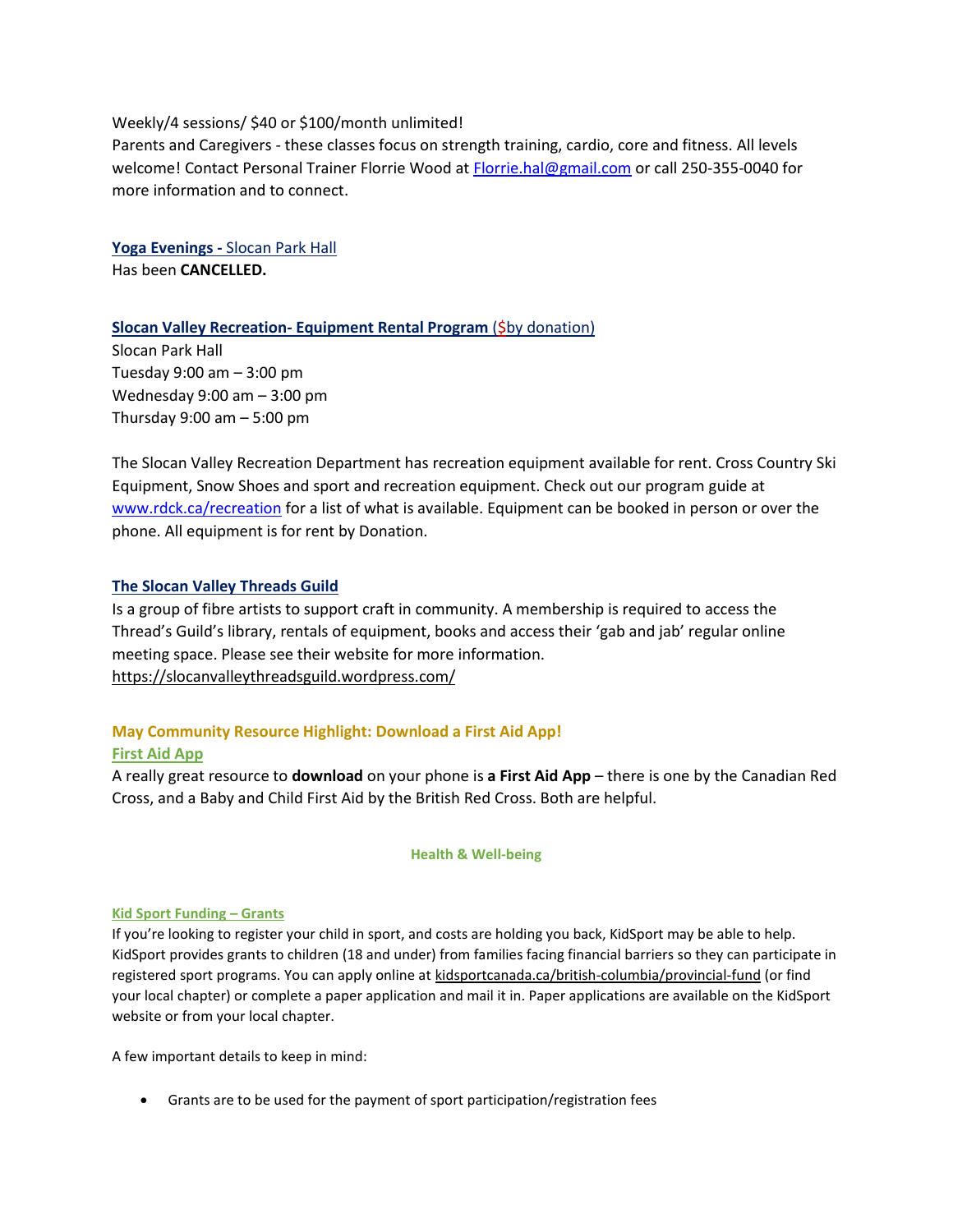- Canada Revenue Agency low income guidelines are used in determining eligibility
- Camps, equipment, lessons, travel, fundraising, championships, etc. are not eligible expenses
- Only one application per calendar year, for one eligible sport, may be submitted
- Applications must be received prior to, or at the beginning of the requested season of sport
- Sport activities must demonstrate a sustained sport experience (a season of sport led by a qualified coach) and the sport activity must be affiliated with a Sport BC member organization

### **Save – A- Smile Funding & Healthy Kids Program**

Save-A-Smile Funding is available for families (with children under the age of 19 years and the child has dental decay) requiring immediate treatment. The family must meet the eligibility requirements and fill out an application through the Interior Health Dental Program.

Healthy Kids Program is available for children if their parents have applied for Supplementary benefits, are on Income assistance, welfare or have rental assistance. Healthy Kids Program –provides dental treatment coverage up to \$2000.00/every 2 years. Families can apply online[: https://www2.gov.bc.ca/gov/content/health/health-drug](https://www2.gov.bc.ca/gov/content/health/health-drug-coverage/msp/bc-residents/benefits/services-covered-by-msp/supplementary-benefits)[coverage/msp/bc-residents/benefits/services-covered-by-msp/supplementary-benefits](https://www2.gov.bc.ca/gov/content/health/health-drug-coverage/msp/bc-residents/benefits/services-covered-by-msp/supplementary-benefits)

[https://www2.gov.bc.ca/gov/content/governments/policies-for-government/bcea-policy-and-procedure](https://www2.gov.bc.ca/gov/content/governments/policies-for-government/bcea-policy-and-procedure-manual/health-supplements-and-programs/healthy-kids?keyword=healthy&keyword=kids&keyword=program)[manual/health-supplements-and-programs/healthy-kids?keyword=healthy&keyword=kids&keyword=program](https://www2.gov.bc.ca/gov/content/governments/policies-for-government/bcea-policy-and-procedure-manual/health-supplements-and-programs/healthy-kids?keyword=healthy&keyword=kids&keyword=program)

### **Dental Program – Interior Health**

Offers caregiver support and education for providing oral care, finding a dental home, prevention of cavities, dental screening, application of fluoride varnish, & dental education and counselling relating to prenatal and newborn dental care. Ages 0-4 years old, Lift the Lip Dental Program, Age 19+ Adults with Disabilities, Dental Health Services Community Living BC, Pregnant Mom's – New Mom's. For more information call 250-505-7244 or visi[t https://www.interiorhealth.ca/YourHealth/InfantsChildren/Pages/DentalHealth.aspx](https://www.interiorhealth.ca/YourHealth/InfantsChildren/Pages/DentalHealth.aspx)

### **First Aid App**

A really great resource to **download** on your phone is **a First Aid App** – there is one by the Canadian Red Cross, and a Baby and Child First Aid by the British Red Cross. Both are helpful.

### **Postpartum Support Society**

Supporting mothers and their families experiencing postpartum/perinatal distress, depression and anxiety. Phone support and text support is active and available during our usual hours, between 10 a.m. and 3 p.m. Monday to Friday. Toll-Free 855-255-7999, Texting 604-255-7999. <http://postpartum.org/>

### **Supporting Parents and Caregivers through CoVid**

The Canadian Centre for Child Protection is a national charity dedicated to the personal safety of all children. <https://protectchildren.ca/en/resources-research/supporting-you-through-covid-19/>

### **Online Events and Activities**

### **Guided Meditation and Talk – Online**

Tuesdays 6PM See link below for more information and link to Zoom gathering. <https://www.heartdhamma.love/>

### **Planet Protector Academy (David Suzuki Foundation)**

Programming is ideal for children ages 6 to 11, it incorporates music, theatre and humour to empower children to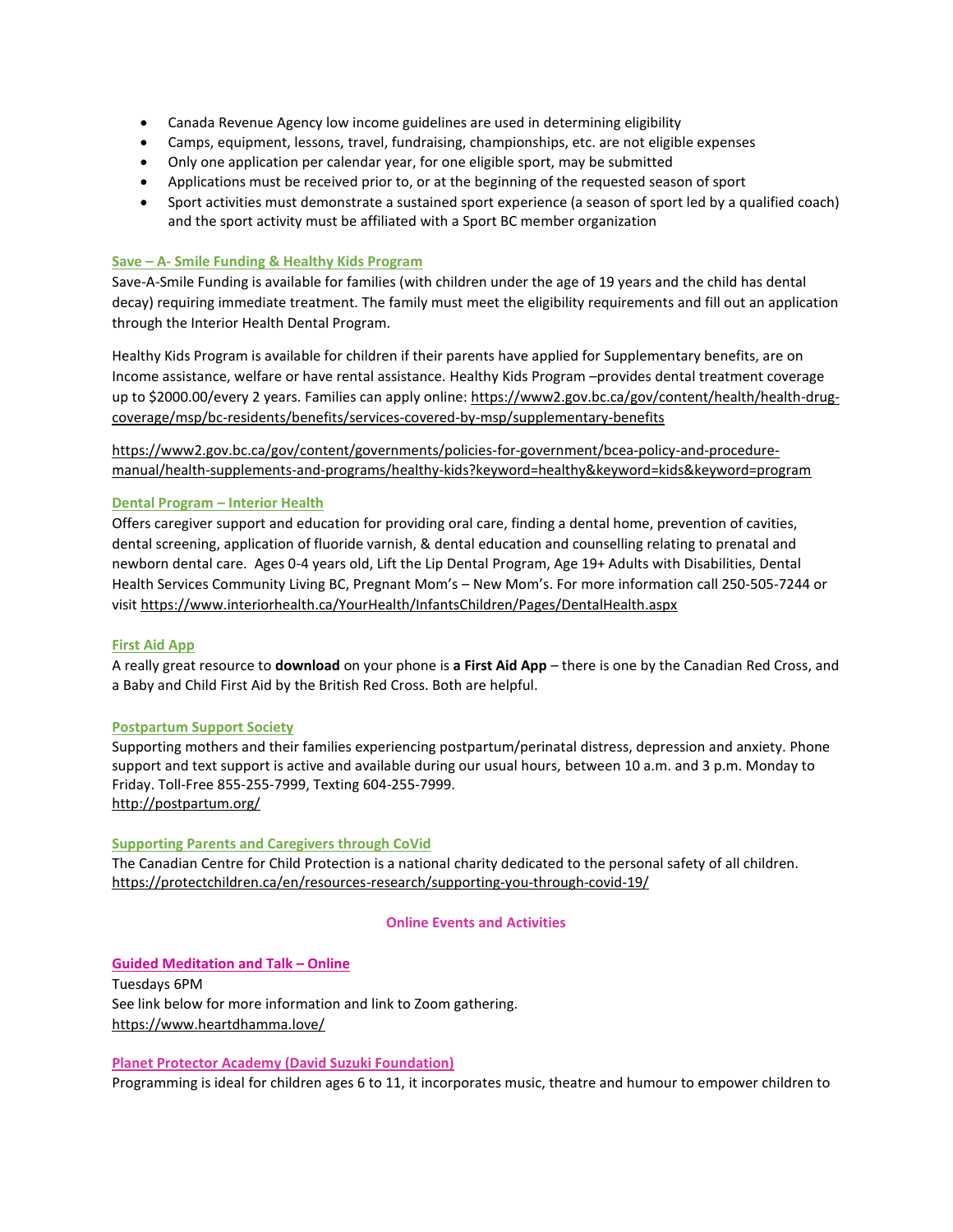make a difference in protecting the planet. <https://planetprotectoracademy.com/>

#### **Free online American Sign Language classes website resource**

<http://www.signlanguage101.com/>

Lessons on ABC's, common gestures and more! Watch and learn at your leisure.

### **Baby sign language basics resource**

Learn simple signs, such as 'milk', 'eat', 'more', 'all done', 'bed' and others in this helpful link with some free resources. This particular website has solicitation for their printed and dvd materials. <https://www.babysignlanguage.com/dictionary/first-signs/>

#### **Local Resources**

#### **Al-Anon**

**Al-Anon is a support group for family and friends of alcoholics**. The Friday Night Nelson Al-Anon Family Group is now meeting on **Zoom Fridays 7-8 pm**. Please email [nelsonfridaynightafg@gmail.com](mailto:nelsonfridaynightafg@gmail.com) for more information.

The Nelson Lunch Bunch Family Al-Anon Family Group is now meeting on **Zoom Wednesdays 11-12 pm**. Please email [nelsonfridaynightafg@gmail.com](mailto:nelsonfridaynightafg@gmail.com) for more information.

### **W.E. Graham Community Service Society**

**Has resources available: Therapists – Activities for teens – and more** Dear Slocan Valley Families, the WE Graham Service Society wants you to know that there are resources available to help should you or anyone you know be in need. Please contact (250) 355-2484 or email [officemanager@wegcss.org](mailto:officemanager@wegcss.org) for more information.

### **Counselling Services available to Children**

Arrow and Slocan Lakes Community Services (ASLCS) has produced a 10-minute YouTube video explaining the online counselling services that are available to children, youth and parents: https://www.youtube.com/watch?v=GhTG3HpnLHI&feature=youtu.be it is an interview with their CYMH/SAIP counsellor.

### **Kootenay Kids - Nelson**

Check out Nelson's Kootenay Kids Event's calendar, groups for Moms and parents, play groups, pregnancy groups, pancake breakfasts and more! <https://kootenaykids.ca/events/>

### **Kootenay Family Place – Castlegar**

Check out Castlegar's Family Place calendar, lots of groups family drop in, beautiful beginnings, playgroups and more!

<https://kootenayfamilyplace.org/events/>

#### **Got A LOT of clothes?! - Positive Apparel in Nelson (Takes all clothing donations - \$cost to take clothes)**

Positive Apparel in Nelson takes all clothing and fabric donations. Any season, adult and child, any amount of donations, any size of clothes – including linens, towels, things with holes or stains. They are a thrift store and they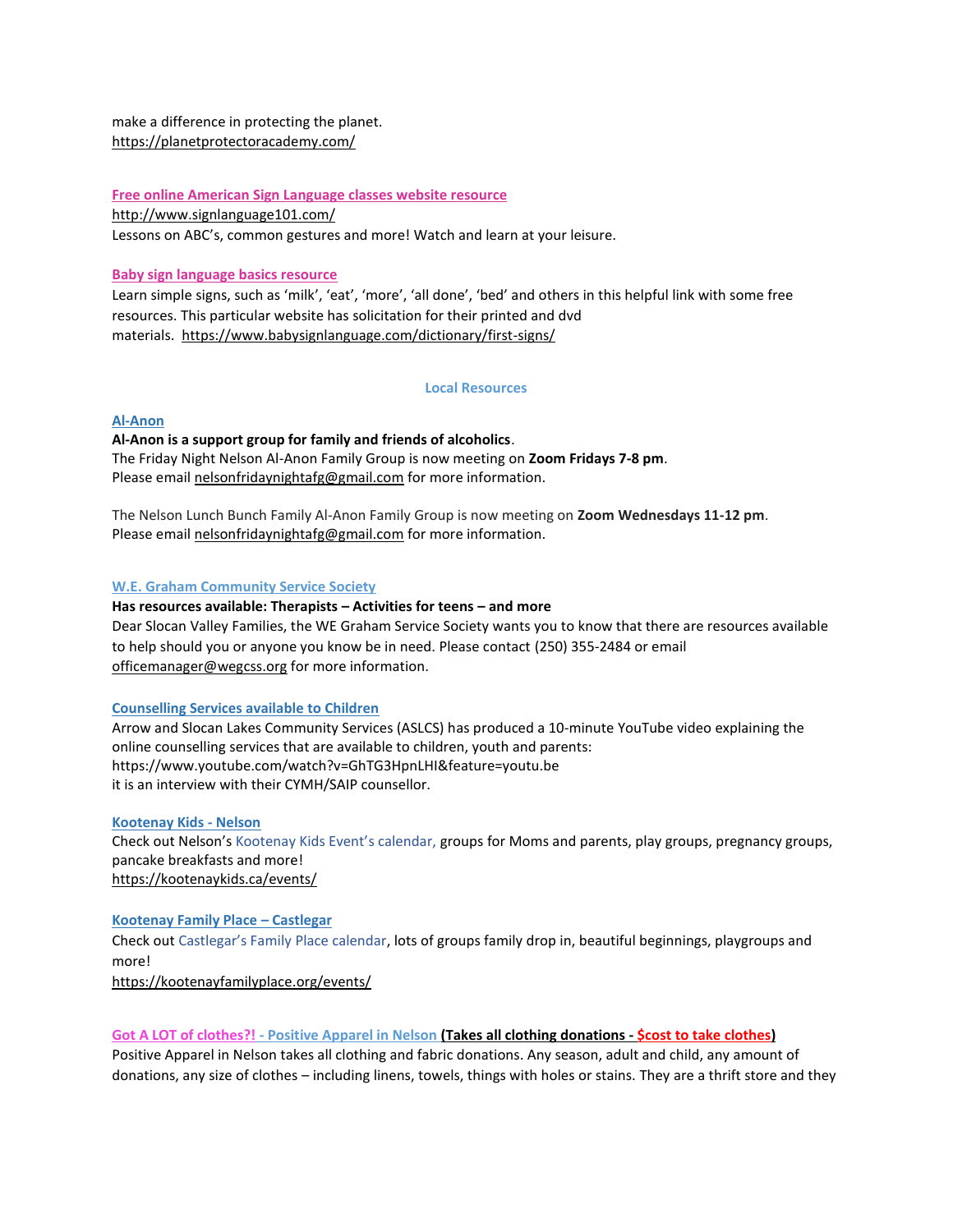also recycle fabrics. **Anything unusable gets recycled**. They do not accept pillows or stuffies. Find them at 721 Front Street, Tuesday through Saturday 10am – 3pm. Or call 250-505-5444.

### **Koots Kids Clothing Exchanges (Takes Donations - \$cost to take clothes) - Silverton**

Take clothing by donation. For what you can bring check out Koots Kids Clothing Exchange on Facebook. Open Tues-Sat 11-3. 222 Lake Ave, Silverton. Or contact Robin at 250-505-4610 for private giving and receiving of clothing donations.

#### **Community Resources**

#### **Child Intervention Services**

Did you know that **ALL intervention services are FREE for children before they attend school, and are under the age of 6**! Early intervention services such as speech language, occupational therapist, physio therapist, infant development and more are available and FREE for children before they attend school and under 6. Some of these services are even available to make **home visits**. If you have any questions about how to get in touch with a professional for services, please email [svearlyyears@wegcss.org](mailto:svearlyyears@wegcss.org) or check out <https://kootenaykids.ca/resources/> to find more information.

### **C.O.I.N.S Circle of Indigenous Nations Society**

The Circle of Indigenous Nations Society is an Aboriginal non-profit society that provides cultural support and counseling services to people in the West Kootenay and Boundary region. Offering many programs and support: Aboriginal Family Services Development Program, Healing Our Spirits Aboriginal Mental Health and Substance Use Program, Aboriginal Early Years Program, Aboriginal Family Connections Program, Aboriginal Health Connections Program, Aboriginal Supported Child Development Program, Aboriginal Infant Development Program, Aboriginal Early Intervention Program, Traditional Parenting Program, Aboriginal Community Wellness Program, Aboriginal Community Outreach Program.<https://www.coinations.net/>

### **Métis Family Connection & Well Being Program**

#### <https://www.mnbc.ca/families/>

Métis Family Connection is for families with children birth to 8 years. This program is to connect families to their Métis community and culture and link them to early years programs and services in their community. Well Being Programs help families who identify as Métis to access services, such as Respite care, Speech therapy, Assessments, Medical equipment, Mental health support, Educational & Cultural support. Please call to discuss your child's needs. Call Jocelyn Stuart, Family Connections Navigator for the Kootenays. Phone 604-373-3350 ext. 8259 or Cell 250-304-5200 Or Toll Free 1-800-940-1150 Email: [jstuart@mnbc.ca](mailto:jstuart@mnbc.ca)

#### **Nelson and Area Friends of the Family**

A foundation to assist families with emergency travel costs due to their child's illness or injury. https://nelsonfriendsofthefamily.ca/

### **Kootenay Kids (Nelson)**

Aboriginal Early Intervention, Child Care Resource and Referral, Early Care and Learning Centre, Family Place – early years programming opportunities, Pediatric Therapy, Strong Start https://kootenaykids.ca/ email [cathys@kootenaykids.ca](mailto:cathys@kootenaykids.ca)

#### **Kootenay Family Place (Castlegar)**

Early Intervention Services (Supported Child Development, Infant Development, Occupational Therapy, Physiotherapy and Speech Therapy Services) will be adapted to virtual communication and support. <https://kootenayfamilyplace.org/>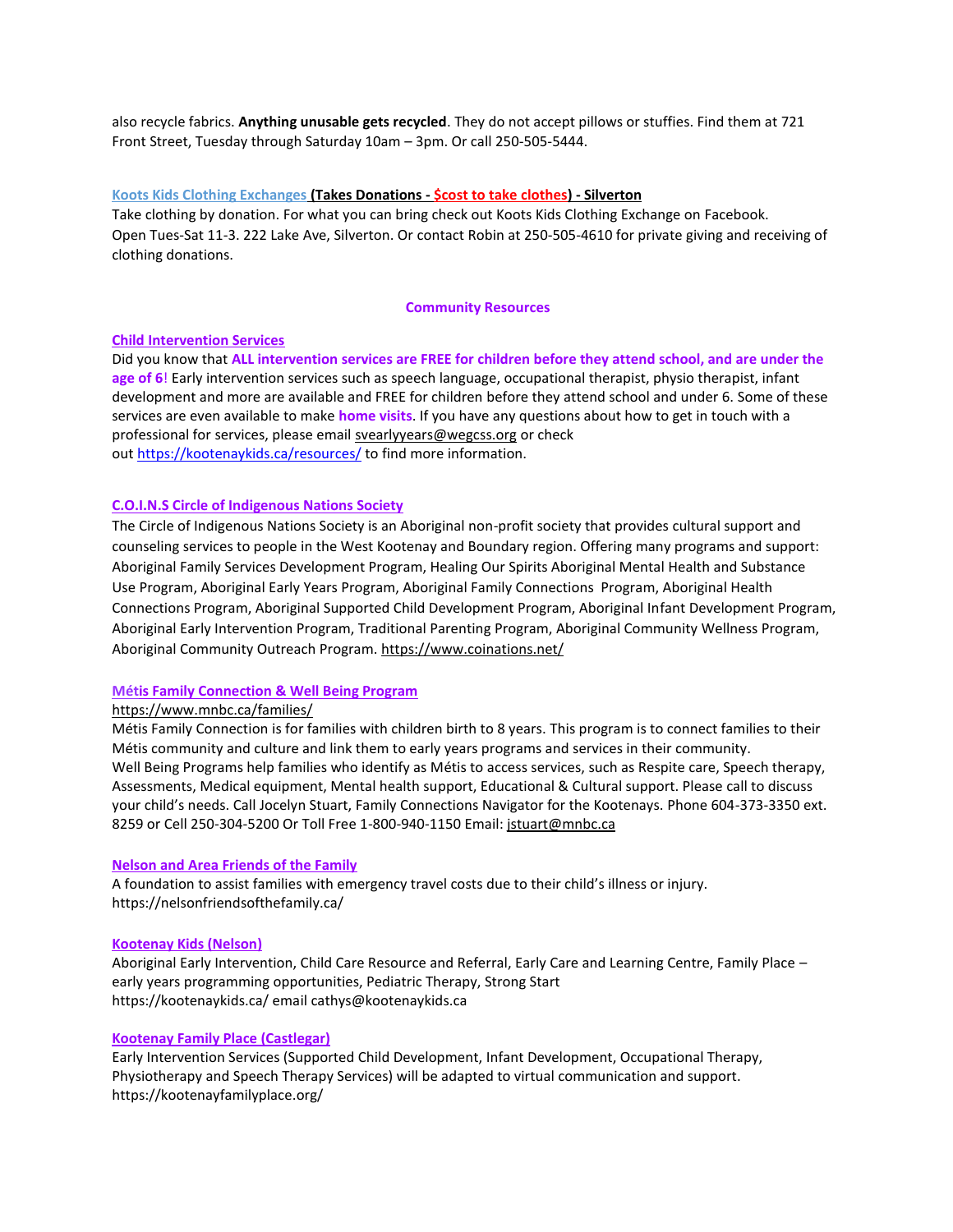#### **Nelson Women's Centre**

We are one of the few places in Nelson where women can access very low cost counselling with our team of Counsellors. Our social workers can help with advocacy, information, support with other organisations, and advice. Contact at 250 546 8441 or email [nws@nelsonwomenscentre.org.nz](mailto:nws@nelsonwomenscentre.org.nz)

Drop in space (Mon-Thurs 9am-4pm, Fri 9am-2pm), Women's Library.

To access food donations, meet outside the building during drop in hours Tuesdays and Thursdays 12-4. For counselling services as well as finding resources staff can be available by appointment at 250-352-9916. <https://www.nelsonwomenscentre.org.nz/>

#### **Family Action Network (FAN) (Trail)**

Family Resources in the Lower Columbia, services, events, developmental check ins. <https://familyactionnetwork.ca/>

### **Certified Child Passenger Safety Technician and Educator**

(Car Seat Technician) – Junction area. Want to get your child's car seat checked to ensure it is installed correctly? Jen Popoff offers a FREE service to families and she can be reached at (250) 505-3747. Please call if you have any questions or to arrange a meet up so she can check your car seat.

#### **Family Support Institute of BC**

This is a free family to family support network, for families of people with disabilities in BC. Family Support is creating a non-judgmental place where families can find **information, guidance, understanding** and **connections. Family Support** network helps to reduce isolation and loneliness by creating a space where people feel understood and are able to focus on celebrating their family members' abilities. See [www.familysupportbc.com](http://www.familysupportbc.com/) or call 1-800- 441-5403 for more information.

**Kootenay Boundary Crisis Line** Call: 1-888-353-2273

**Crisis Line Association of BC** 1 800 suicide (1 800 784-2433) - 24/7 Crisis and suicide intervention [www.crisiscentre.bc.ca](http://www.crisiscentre.bc.ca/?fbclid=IwAR3Q5nQAPMIBicvEUhMluMUTlz5JkzxpwEPSds-gyN3O6gPtI1_mzTZLOxw)

*This E-bulletin is hosted by the Slocan Valley Early Childhood Community Advisory Council (SVECCAC), a voluntary group of service providers, educators, and parents focused on giving children their best start in life. The E-bulletins are intended to keep families with young children informed of opportunities and activities available to them.*

*This past year 2021, all SVECCAC projects and initiatives, including this email bulletin are most graciously being supported by grants from the* 

> *Our local Heritage Credit Union and the Columbia Basin Trust! We thank you for your support!*